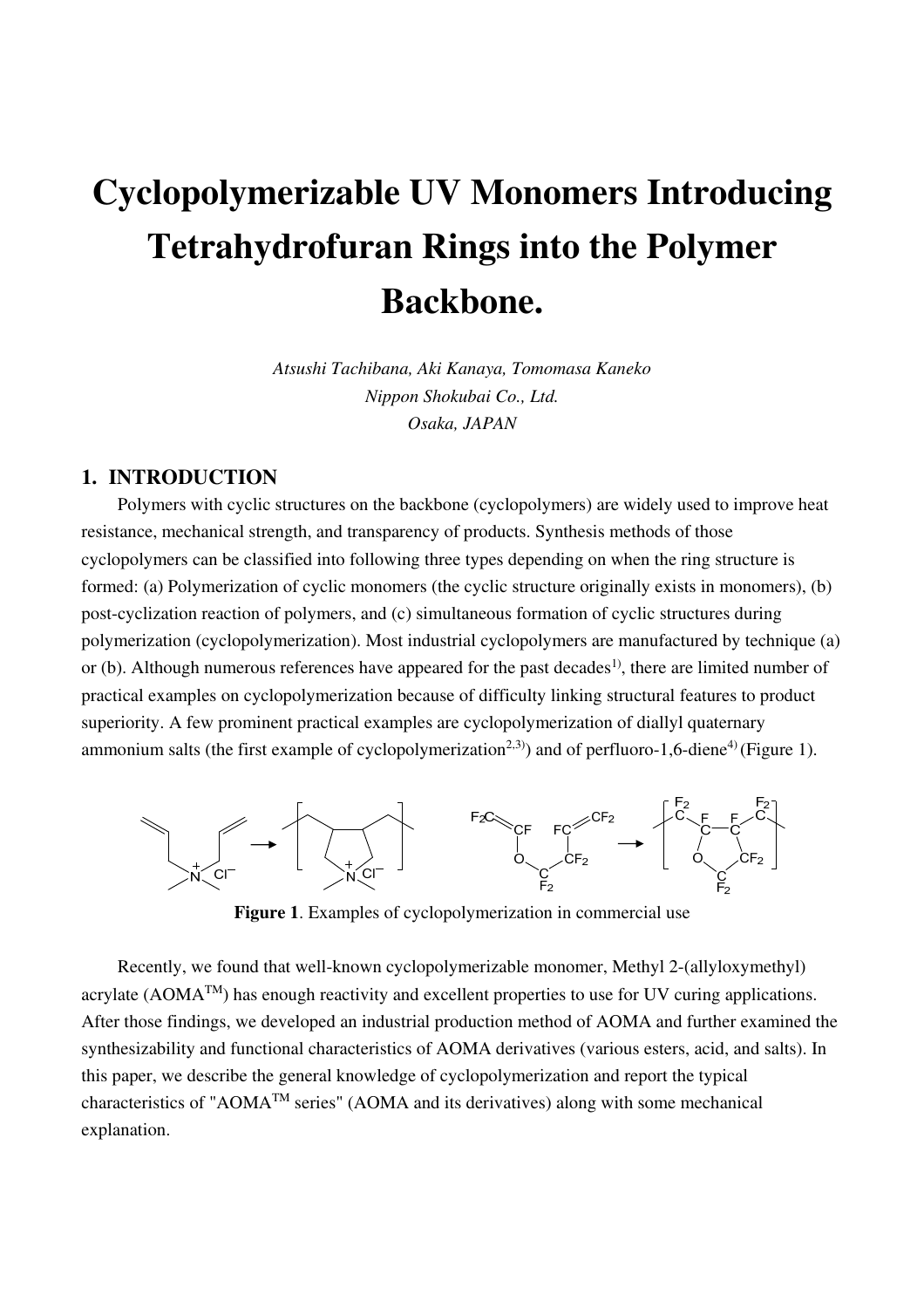

**Figure 2**. Polymerization of AOMA series

# **2. Features of cyclopolymerization**

In general, non-conjugated divinyl compounds are recognized as cross-linking agents, but some may form soluble cyclopolymers consequence of alternating intra-intermolecular chain propagation. Among the known cyclopolymerization systems, most common is the radical polymerization of 1,6 dienes. Above-mentioned practical examples (Figure 1) and AOMA are correspond to this system. Intramolecular cyclization of 1,6-dienes usually produces 5- or 6-membered rings. As long as the configuration is suitable for cyclization, it may contain a bond other than a carbon-carbon bond and various functional groups, so that various ring structures can be formed. There are examples such as cyclic ethers, esters(lactones), imides, phospholics, silicones, and bicyclic compounds<sup>1)</sup>.



**Figure 3**. Typical radical polymerization of 1,6-diene

There are three types of constituting units that can be introduced into the polymer: uncyclized, 5 membered ring, and 6-membered ring. The ratio depends on the monomer structure and polymerization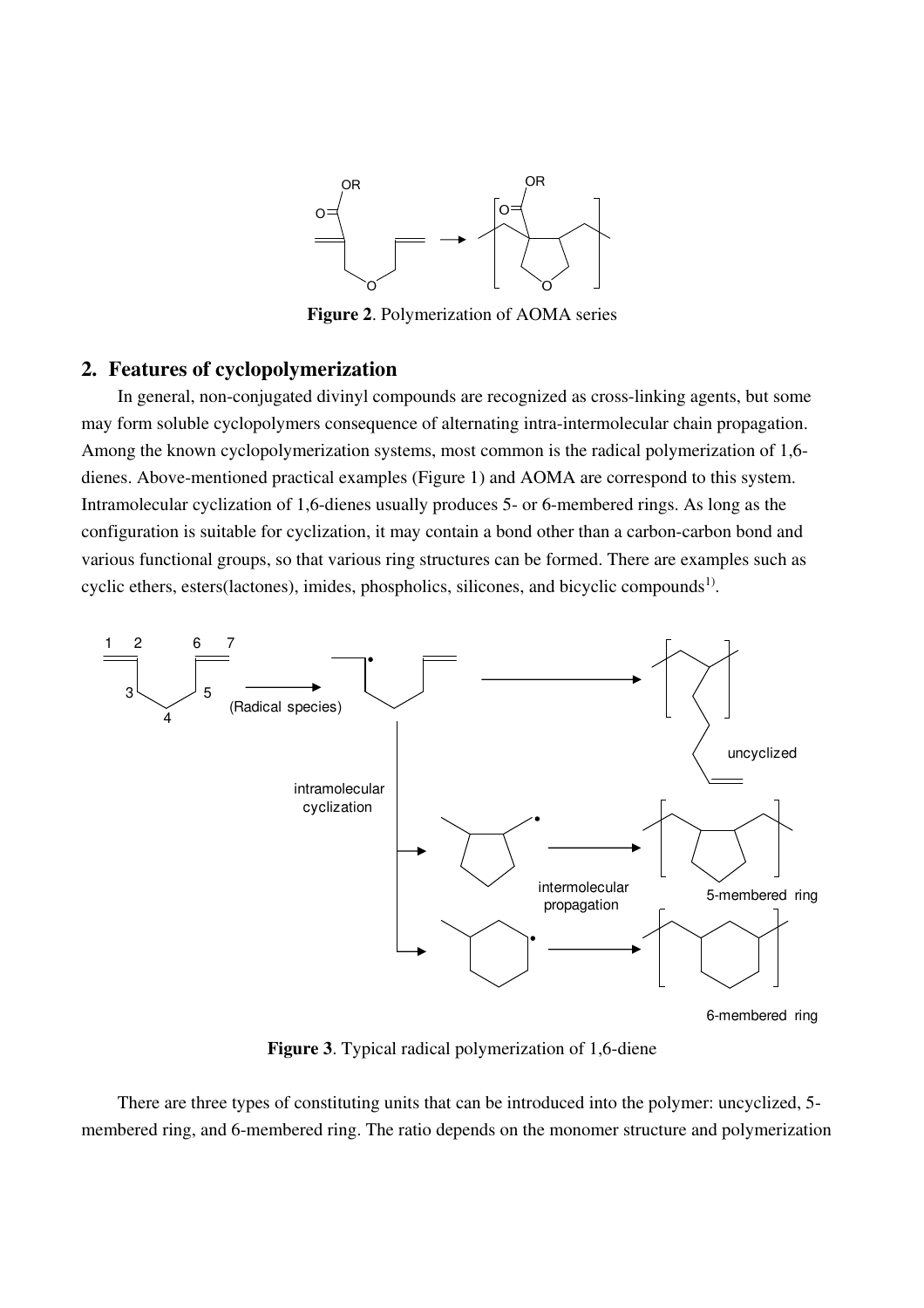conditions. Controlling the ratio of these three types, that is, controlling the number of ring members and the cyclization ratio, is a fundamental issue of cyclopolymerization, and the most important is the improvement of the cyclization ratio. It has been pointed out that the position and bulkiness of the substituent affect the number of ring members<sup>5)</sup>. According to this, when substituents are present at both the 2- and 6-positions, the 6-membered ring tends to be formed, and 5-membered ring tends to be formed when there is no substituent either at 2- or 6-position. To improve the cyclization ratio, the basic approach is to search for appropriate monomer structure. There are mainly two approaches. The first is to suppress propagation of uncyclized chain, specifically to introduce two vinyl groups having poor polymerization reactivity. The other is the promotion of intramolecular cyclization, specifically a bulky substituent that allows the two vinyl groups to adopt a conformation that favors intramolecular cyclization. Many studies utilizing either or both of these approaches have been reported<sup>5-9)</sup>. Monomers having a low reactive vinyl group often cause practical problem. On the other hand, monomers having a bulky substituent tend to have manufacturing and/or economic disadvantage, such as difficulty in synthesis and purification, and expensive raw materials. Therefore, it is difficult to satisfy all of the cyclization ratio, polymerization activity, and production cost. The monomers in preceding practical examples show high cyclization ratio and polymerization reactivities, and the obtained polymers exhibit a characteristic function. In the case of diallyl quaternary ammonium salts, the pyrrolidinium salt structure generated by cyclopolymerization has a unique property as a strong cationic group, and exhibits many useful functions mainly related to adsorption and dispersion. Depending on its function, diallyl quaternary ammonium salt-based polymers are used in various fields and applications such as wastewater treatment, papermaking, metal plating, dye fixation, pigment dispersion, cosmetics, antistatic, etc. In the case of the ether-type perfluoro-1,6-diene, the point is that cyclopolymerization is applied to the perfluoro resin. By introducing a cyclic ether structure into the polymer backbone, the normally crystalline perfluororesin is made amorphous. As a result, a transparent and soluble "amorphous perfluoro resin" has become industrially available, and now used in various advanced fields and applications.

# **3. Functional characteristics of AOMA series**

#### **3.1. Monomer structure and properties**

AOMA forms a THF ring during polymerization, that is, the monomer before polymerization has a linear structure (Figure 2). In general, cyclic moiety of monomer tends to increase the viscosity (Table 1), so that acyclic AOMA series is often more advantageous than cyclic monomers in term of diluency. As shown in Figure 4, most of AOMA series have lower viscosity than (meth)acrylates of the same molecular weight. Therefore, the reactive diluent in UV curing composition is one of the most suitable uses of AOMA series.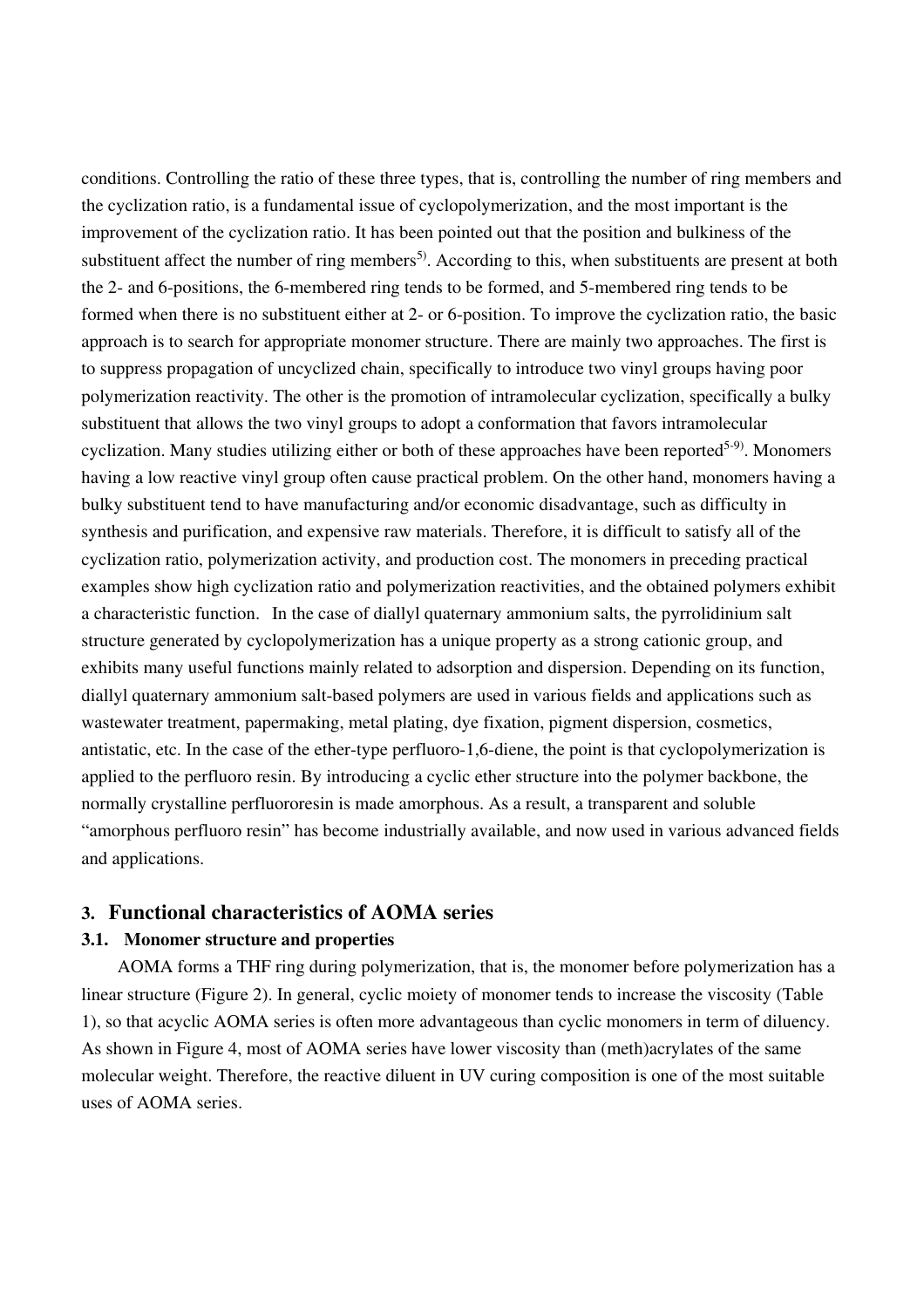

**Figure 4**. Viscosity of AOMA series and (meth)acrylates

# **3.2. Polymerization characteristics**

#### *3.2.1. Number of ring members, cyclization ratio, degree of polymerization*

In radical polymerization of AOMA series, a 5-membered ring structure is formed with high selectivity among three possible structural units (uncyclized, 5-membered ring, and 6-membered  $\langle$ ring)<sup>10,11)</sup>. In our study, homopolymerization of AOMA in bulk results in a loosely crosslinked product which swells with solvents. On the other hands, solution polymerization results a soluble polymer in many cases. The selectivity of cyclization is generally in the upper 90%, and the degree of polymerization is at most about 100 to 150 dues to degenerative radical chain transfer derived from the allyl group. A similar tendency was observed for various AOMA derivatives we had synthesized, but it is known that the cyclization ratio of bulky tertiary esters such as  $t$ -butyl become almost  $100\%$ <sup>11</sup>. The existence of a five-membered ring structure is generally proved by spectral analysis such as NMR and observation of special physical properties that appear due to the presence of a ring. In recent years, some attempts have been made to explain this with theoretical calculations<sup>12,13</sup>).

#### *3.2.2. Polymerization activity*

Although the growth rate constant of the  $\alpha$ -substituted acrylate is smaller than that of (meth)acrylate, the degree of polymerization is high since the termination rate constant is also small<sup>14,15)</sup>. AOMA series has a structure of  $\alpha$ -substituted acrylate, polymerization reactivity is close to that of acrylate and can be polymerized under general conditions of UV curing. Figure 5 shows the results of comparing the polymerization reactivity of AOMA with (meth)acrylate using photo-DSC. Such high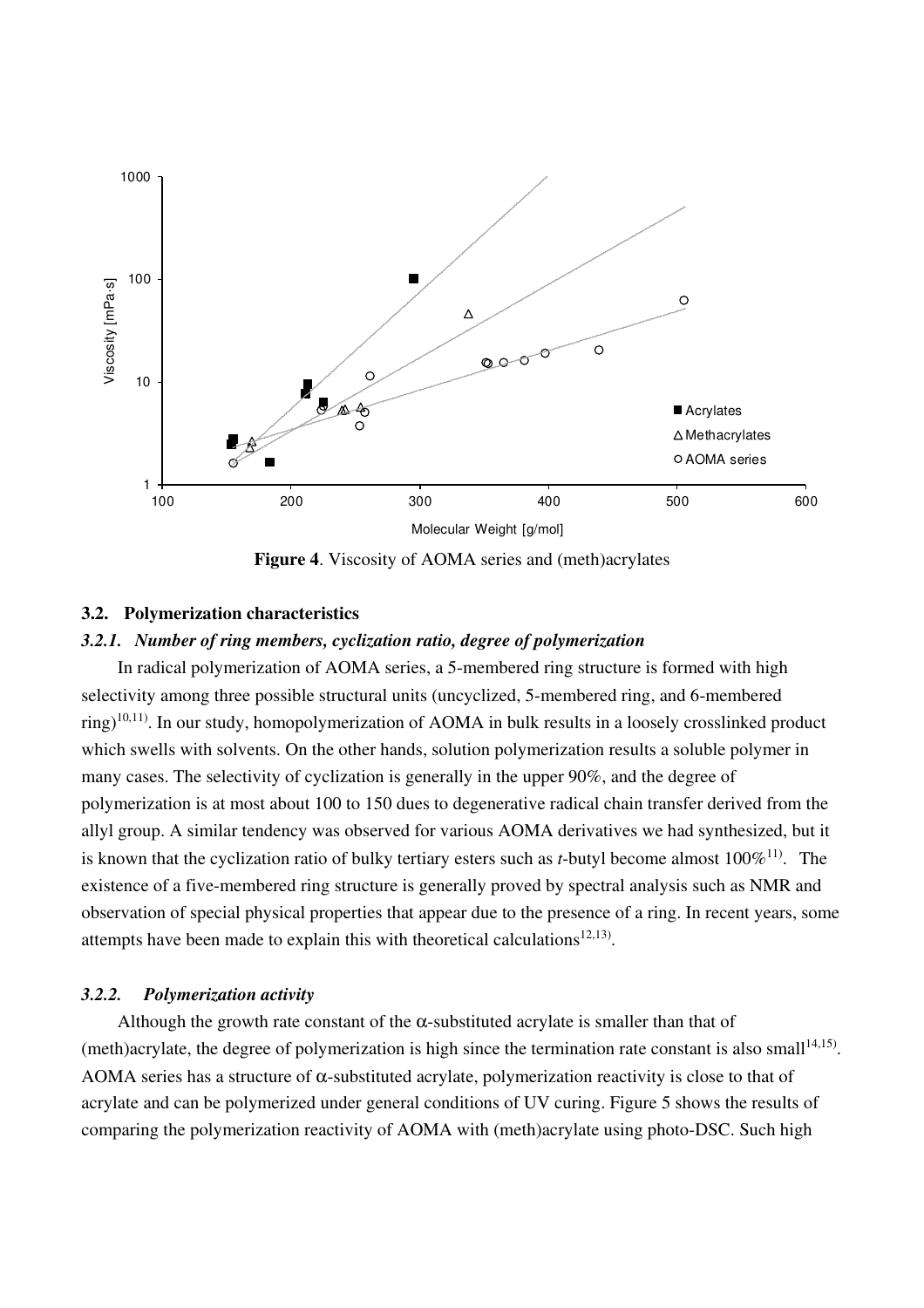reactivity is one of the evidences that AOMA polymerizes via cyclized primary radicals. However, when the initiator was decreased to 0.5 phr, the difference between THFA and AOMA became significant. We have also found that AOMA copolymerizes with common (meth)acrylates and aromatic vinyl compounds (Figure 6).



**Figure 5**. Photo-DSC measurement of polymerization behavior



**Figure 6**. Copolymerizability of AOMA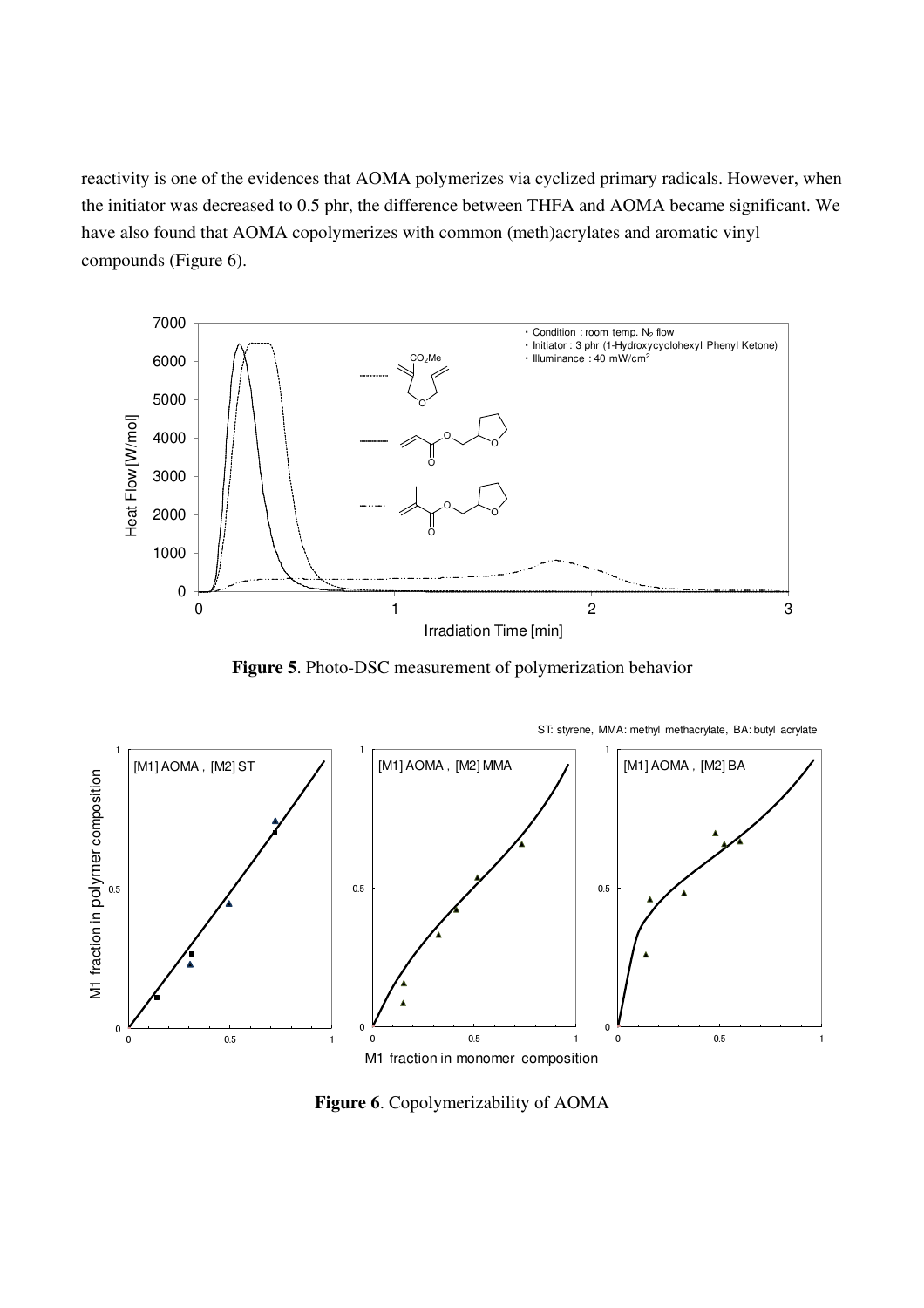#### **3.3. Properties of main chain structure**

The ring structure of the AOMA polymers exhibit many functions such as heat resistance, pigment dispersibility, substrate adhesion, and toughness. The typical characteristics are introduced below together with the mechanism.

| Monomer                                | OCH <sub>3</sub><br>$O =$ | $\Omega$    | O<br>$\circ$ | ΞΟ          |  |
|----------------------------------------|---------------------------|-------------|--------------|-------------|--|
|                                        | <b>AOMA</b>               | <b>THFA</b> | <b>DCPEA</b> | <b>IBOA</b> |  |
| $Tg$ [ $^{\circ}$ C]                   | 84                        | $-12$       | $10 \sim 15$ | 97          |  |
| Viscosity@25 <sup>o</sup> C<br>[mPa·s] | 1.6                       | 2.8         | 14.1         | 9.9         |  |

**Table 1**. AOMA and commercial acrylates for comparison

#### *3.3.1. Glass transition temperature (Tg) and the bending resistance*

AOMA series can achieve both the hardness and flexibility of polymers, which are usually in a trade-off relationship. It is considered that the rigidity is increased by having a ring structure in the main chain, while the methylene groups adjacent on both sides of the ring contribute to flexibility. Figure 7 shows the results of comparing the flexibility with Tg of the cured films composed of Trimethylolpropane triacrylate (TMPTA) and various monomers. In order to eliminate the effects of residual monomers, they were carefully cured with UV and then thermally cured.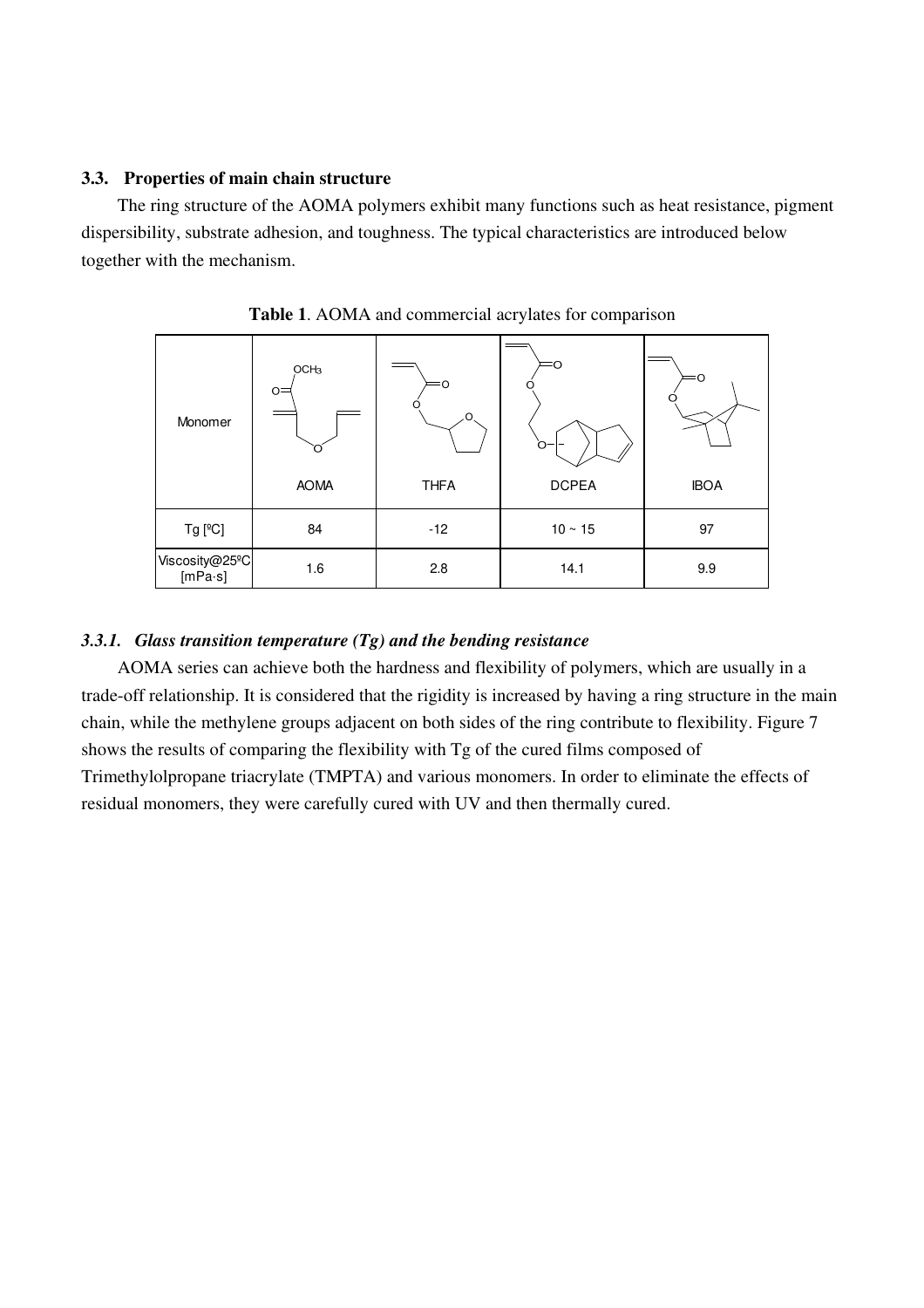

Composition: monomer/TMPTA = 7/3 (w/w) Film thickness:  $30 \mu m$  on PET film.

**Figure 7**. Tg and flexibility (mandrel bending test)

#### *3.3.2. Adhesive properties*

The strength of the adhesive is affected by interfacial interaction between the substrate and the adhesive layer, as well as the toughness and stress relaxation ability of the adhesive layer itself. In order to strongly adhere to various substrates, it is preferable that positive and negative charges are present in a well-balanced manner at the interface of the adhesive layer. Table 2 shows the results of a test on the adhesion of a UV coating film formed on a substrate using various monomers. THFA is a monomer that is useful for exhibiting almighty adhesion, but AOMA-M showed an adhesion exceeding that. It is considered that positive and negative charges existed in a well-balanced manner, and the structure brought out a toughness and a high stress relaxation ability.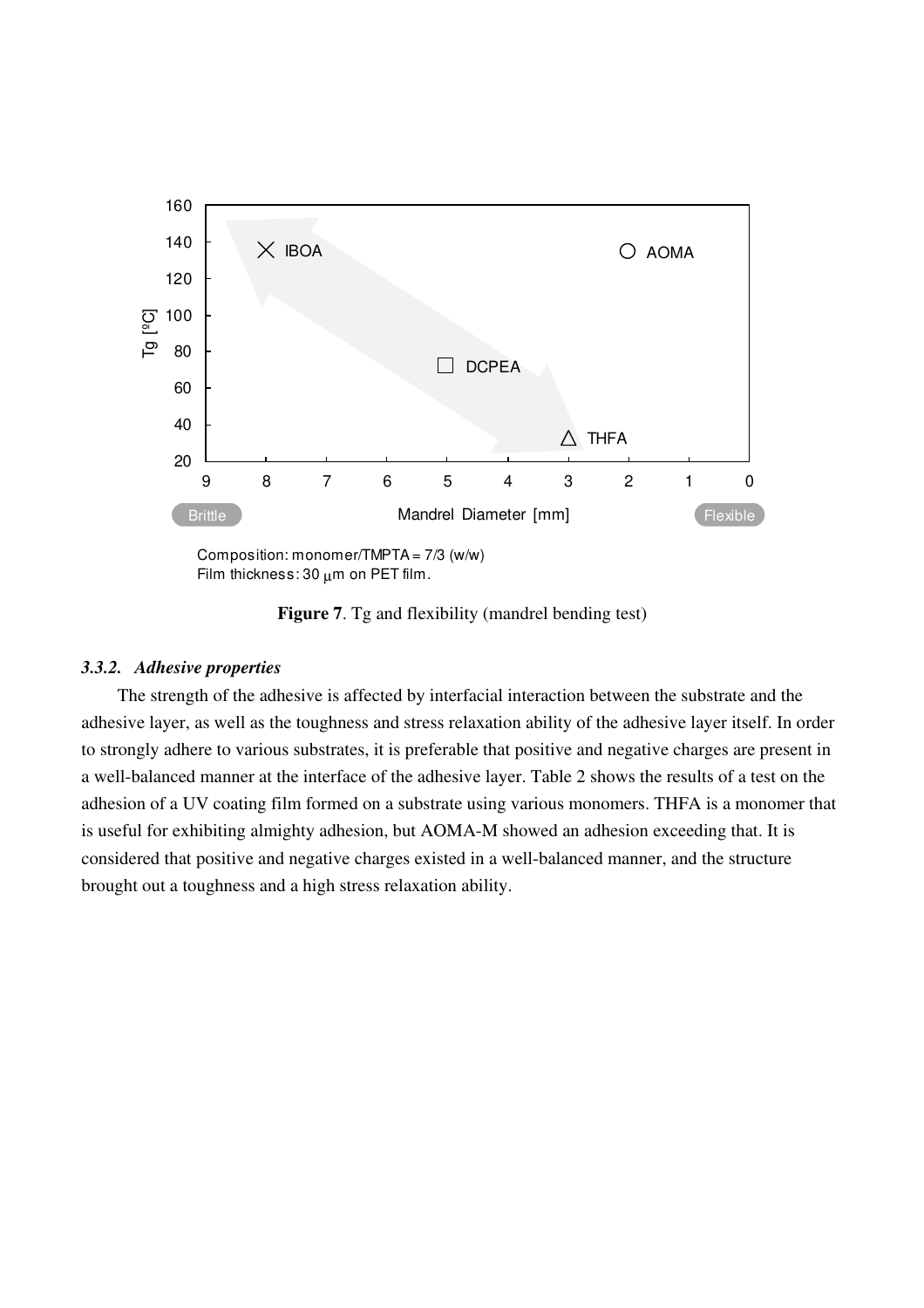| Substrate   | <b>AOMA</b> | THFA | <b>DCPEA</b> | <b>IBOA</b> |                                                                                    |
|-------------|-------------|------|--------------|-------------|------------------------------------------------------------------------------------|
| Glass       | 100         | 67   | 100          | 18          |                                                                                    |
| Aluminum    | 100         | 69   | 100          | 4           | - Monomer / TMPTA = $95/5$ (by weight)                                             |
| <b>PMMA</b> | 100         | 100  | 20           | 34          | Photo Initiator = 3 phr                                                            |
| COP         | 32          |      | 77           | 93          | - Thickness of cured film : $10 \mu m$<br>- Numbers of undetached square from 100. |
| <b>TAC</b>  | 100         | 100  |              | 3           |                                                                                    |

**Table 2**. Result of adhesion test (Cross cut test: 10 x 10 pieces)

#### *3.3.3. Thermal decomposition / thermal coloring resistance*

It is often difficult to balance resistance to thermal decomposition and thermal coloring with other properties. For example, a bulky ring structure often introduced into a side chain for the purpose of increasing Tg is easily removed by an acid or heating. In addition, many polar groups introduced for the purpose of improving adhesion and pigment dispersibility are easily colored by heat.

Table 3 shows the results of evaluating the thermal decomposition and thermal coloring resistance by measuring the thickness and transmittance of the UV cured film of each monomer before and after heating. Although DCPEA has a good residual film ratio, thermal coloring is severe due to the influence of the double bond in the side chain. THFA and IBOA have good thermal coloring resistance at 200°C, but coloring becomes stronger under more extreme conditions. AOMA-M is highly resistant to both thermal decomposition and thermal coloring.

#### **Table 3**. Resistance for thermal decomposition and coloration

A UV-cured film of 4 to 6 um thickness was prepared on a glass plate, and the film thickness and transmittance (400 nm) were measured before and after heating.

 $\cdot$ monomer / DPHA = 8 / 2 (wt/wt), Initiator=3 phr

 $\cdot$  Heating condition : (1) 200 °C / 30 min., (2) extra 250 °C / 30 min. (atmospheric conditions)

|                         | Heating condition (1) |             |              |             | Heating condition (2) |             |              |             |
|-------------------------|-----------------------|-------------|--------------|-------------|-----------------------|-------------|--------------|-------------|
|                         | AOMA-M                | <b>THFA</b> | <b>DCPEA</b> | <b>IBOA</b> | AOMA-M                | <b>THFA</b> | <b>DCPEA</b> | <b>IBOA</b> |
| Remaining thickness [%] | 90.8                  | 82.1        | 87.1         | 69.4        | 77.1                  | 67.8        | 76.9         | 44.4        |
| Transmittance [%]       | 95.9                  | 90.8        | 76.9         | 90.8        | 72.7                  | 48.2        | 22.0         | 56.5        |

### **4. Conclusions**

We described the polymerization property and functional characteristics of AOMA series and its polymers. AOMA series showed low viscosity and enough reactivity suitable for UV curing application. In addition, AOMA copoymerized with conventional (meth)acrylate and styrene. THF rings on the backbone affected to the polymer property significantly, hence toughness, adhesion, and heat resistance